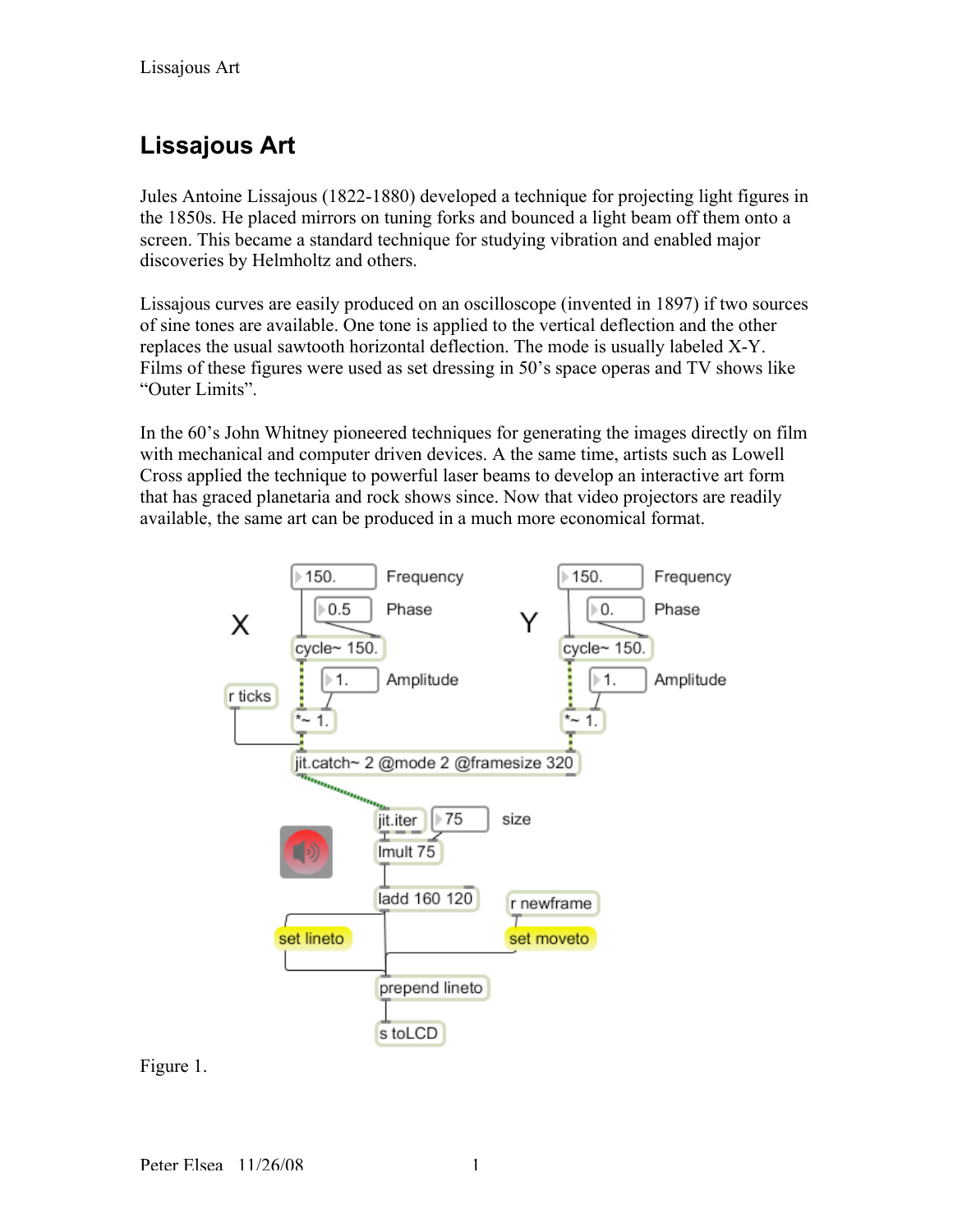Lissajous Art

Figure 1 is a basic Lissajous generator. Each cycle~ object is independent with controls for frequency, phase and amplitude. The output of each is sampled byt the jit.catch $\sim$ object and stuffed into a 2 plane matrix. This matrix is disassembled into X Y pairs by jit.iter, and the pairs are processed for display in a jit.LCD as shown in figure 2. Note that figure 2 also shows how a qmetro generates timing signals for the sample by jit.catch . Jit.plot can display this sort of thing more efficiently, but this drawing technique produces a better image.



Figure 2.

The window in figure 2 shows what you should see at start up. The X and Y cycle $\sim$ objects are in phase, so the buffer contains equal values in both channels. That is displayed as a diagonal line. If you adjust the phase parameter to the Y cycle~ object, various ellipses will appear.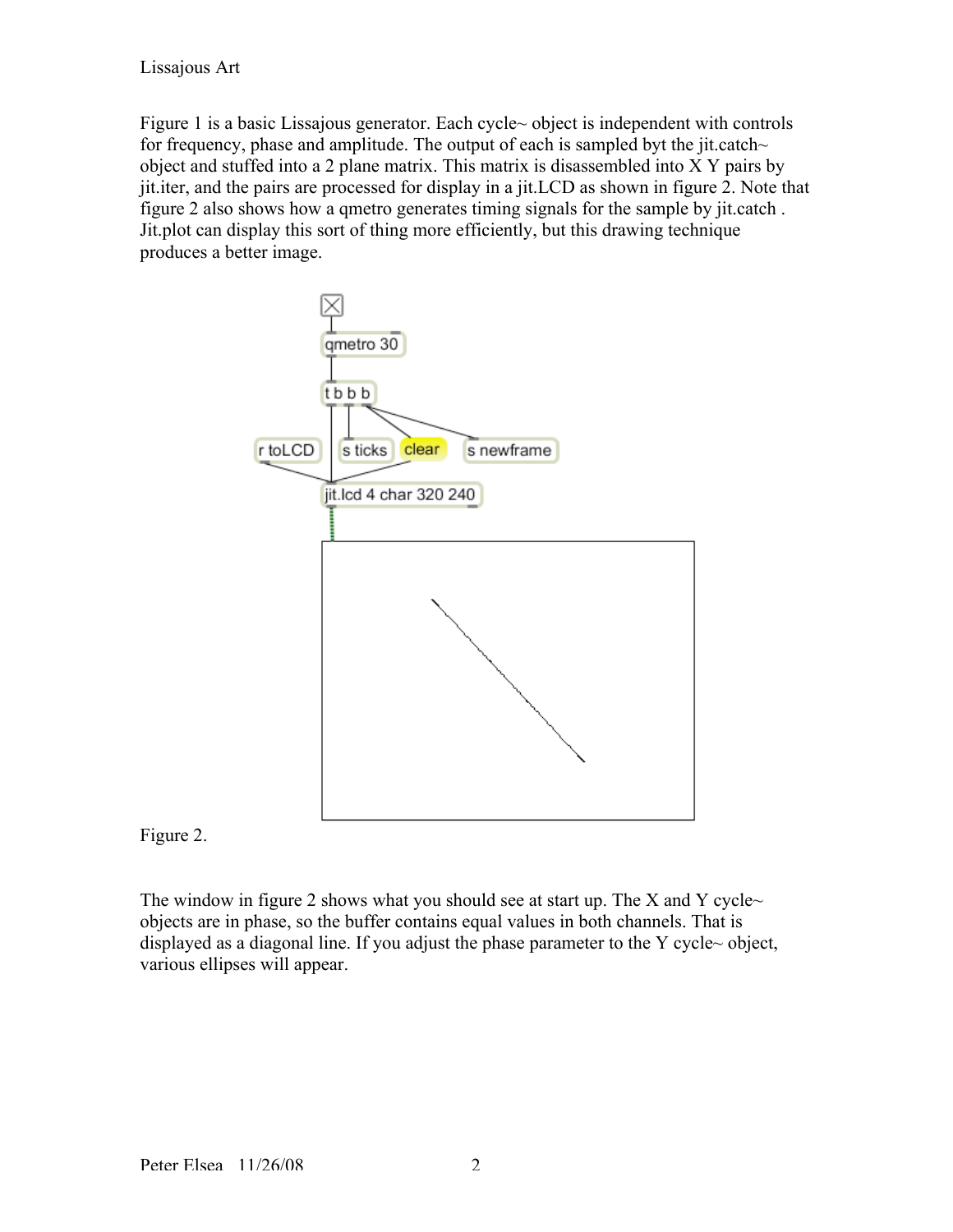

Phase is in fractions of a cycle in the wavetable, so 0.25 is a cosine relationship and produces a circle. Phase of 0.5 is 180 degrees and gives a line sloping right.

Returning the phase to 0.25, set X amplitude to 0.5



Figure 4A X amplitude 0.5 4B X and Y amplitude 0.5



This results in a vertical ellipse. Setting Y amplitude to match gives another smaller circle. Later we will see how modulating phase and amplitude will add dynamic action to the basic figures.

Returning to the full size and phase 0, set the frequency of Y to 300.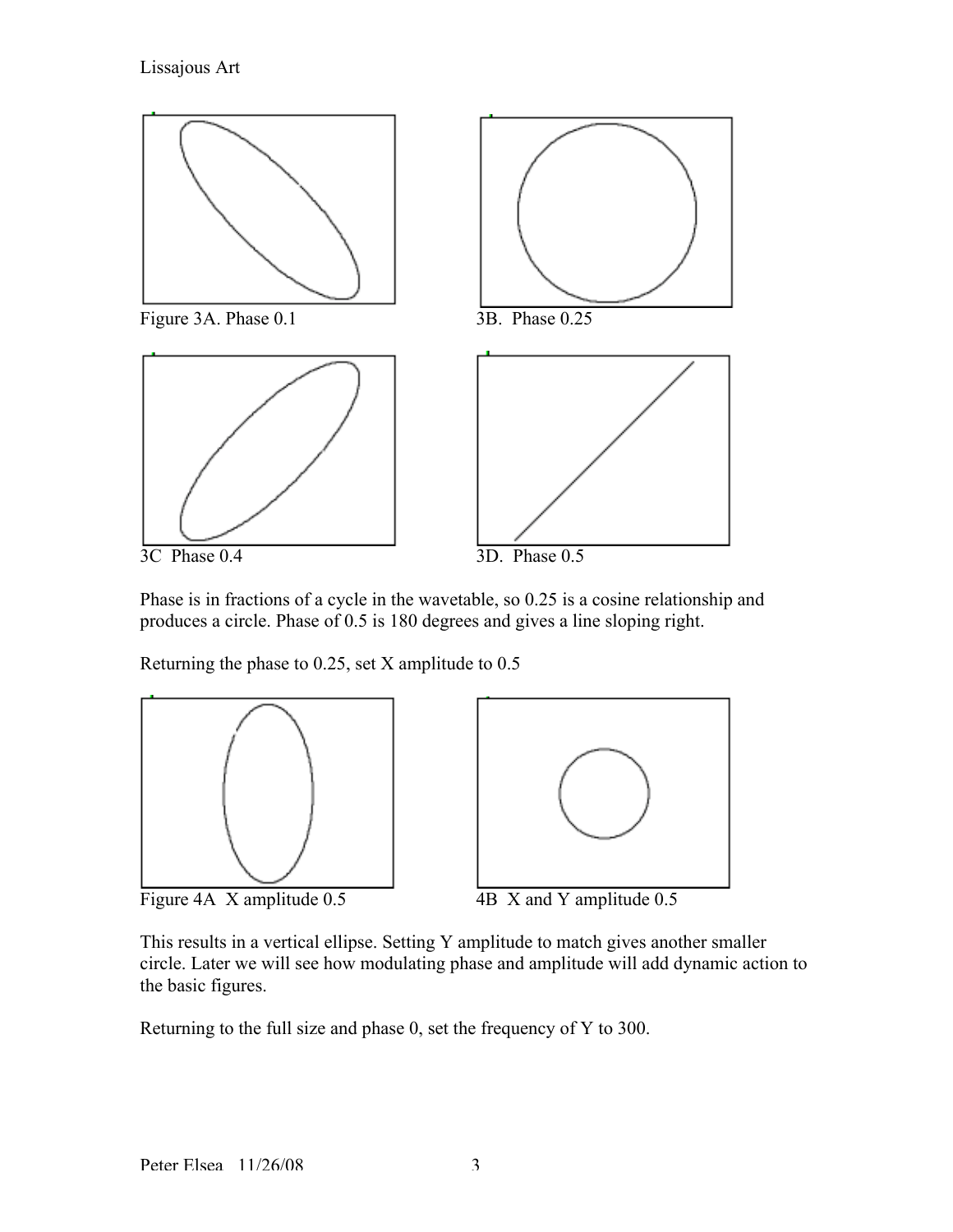



Figure 5A 2nd harmonic 5B Second Harmonic phase 0.16

Figure 5 is the second harmonic<sup>1</sup> form. This has two loops, and as you change phase, you will see the figure "rotate" giving U shapes at 0.16 and 0.66. If you change the Y frequency to 300.07, the figure will rotate at a slow rate. Change Y frequency to 300.8, and it will rotate once a second. If you listen to these signals, the rotation rate will be the same as the beat rate between these slightly out of tune tones. A mistuning is equivalent to constantly changing phase. If you experiment with various frequencies for Y, you will find stable images every time Y is a harmonic of X.



<sup>&</sup>lt;sup>1</sup> "Harmonics" are a reference to the harmonic series, which is a simple multiplication of the starting point (the fundamental) by 2 3 4 5 6 etc. The second harmonic of a tone is twice the frequency and sounds an octave higher. The third harmonic is three times the frequency of the fundamental and sounds a fifth above the second harmonic.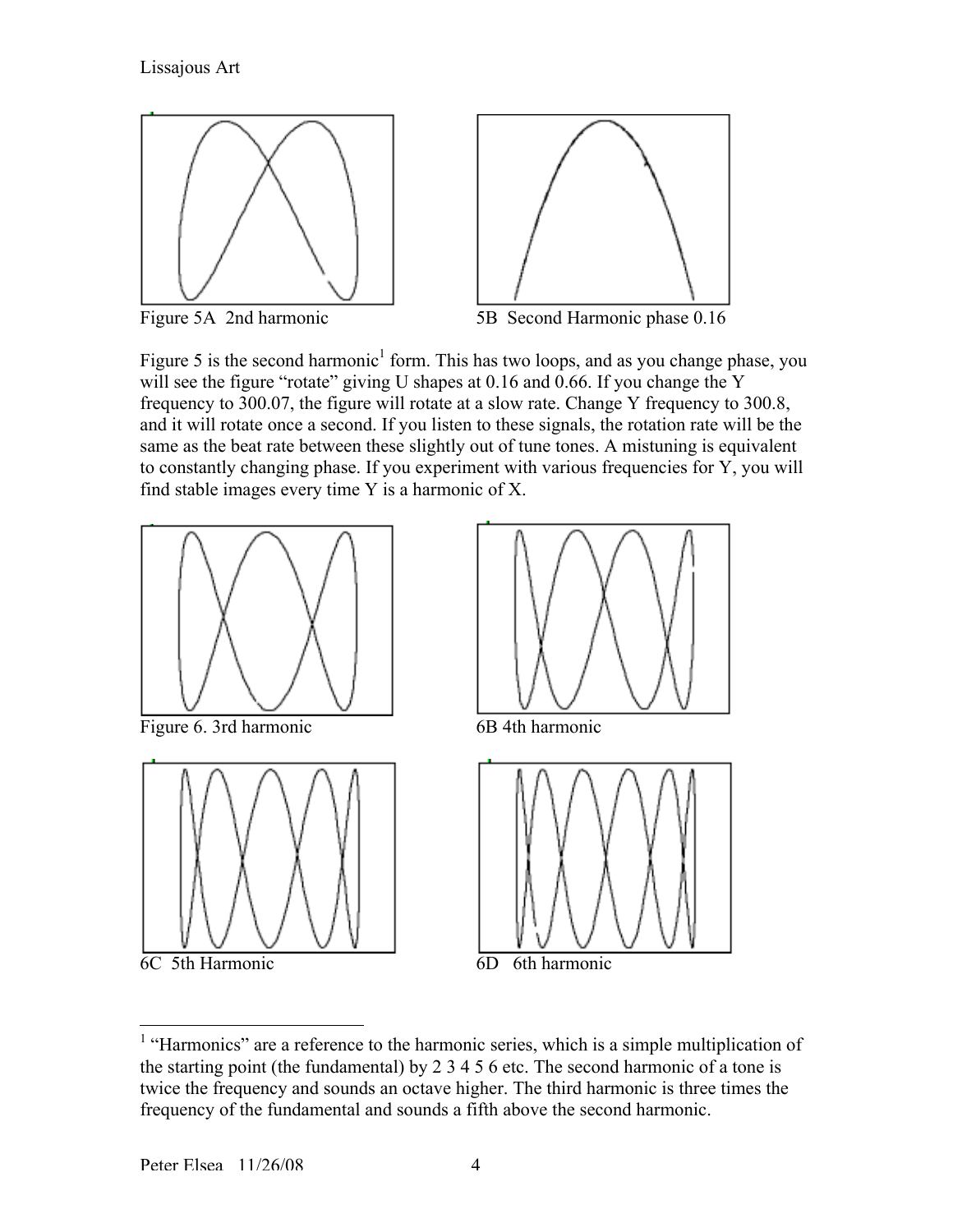## Lissajous Art

If you set frequency Y back to 172.4 and set frequency X to the harmonics, you get the same shapes turned on their sides as in figure 7.



## *Amplitude modulation*

Adding amplitude modulation to the Lissajous generator opens up a new range of possibilities. Figure 8 shows the modification:



## Fugure 8.

The tri $\sim$  object produces a triangle waveform that is used to modulate the amplitude of X Y or both, The modcontrol subpatcher (figure 9) simply allows us to switch modulation in or out leaving the amplitude at 1.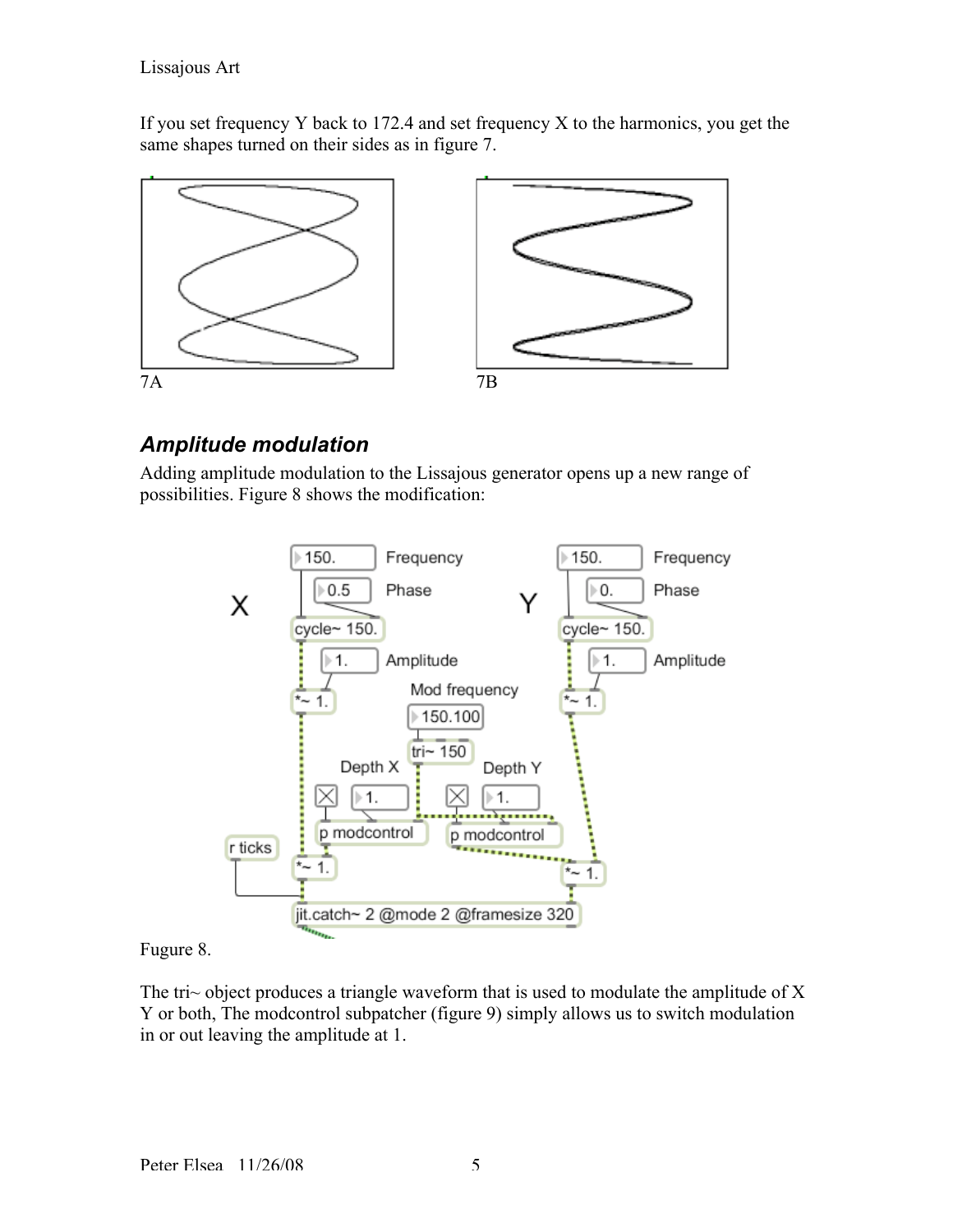

Figure 9.

The result of simple modulation when all three oscillators are the same frequency is not very encouraging (figure 10). The ellipse (Xphase  $= 0.5$ ) is simply reduced in size and pointed a bit. However, changing frequency of modulation relative to the cycles~ produces an unexpected effect. If the modulator is set to 15.1, the ellipse will rotate like a hand of a clock.



Figure 10.

In figure 11, the cycles are both doubled in frequency so they are twice the modulator. This gives an interesting interlinked heart effect. Changing phase creates a bit of perspective.





Figure 11A Figure 11B

Increasing the ratio to 4:1 gives doubled hearts as shown in 12.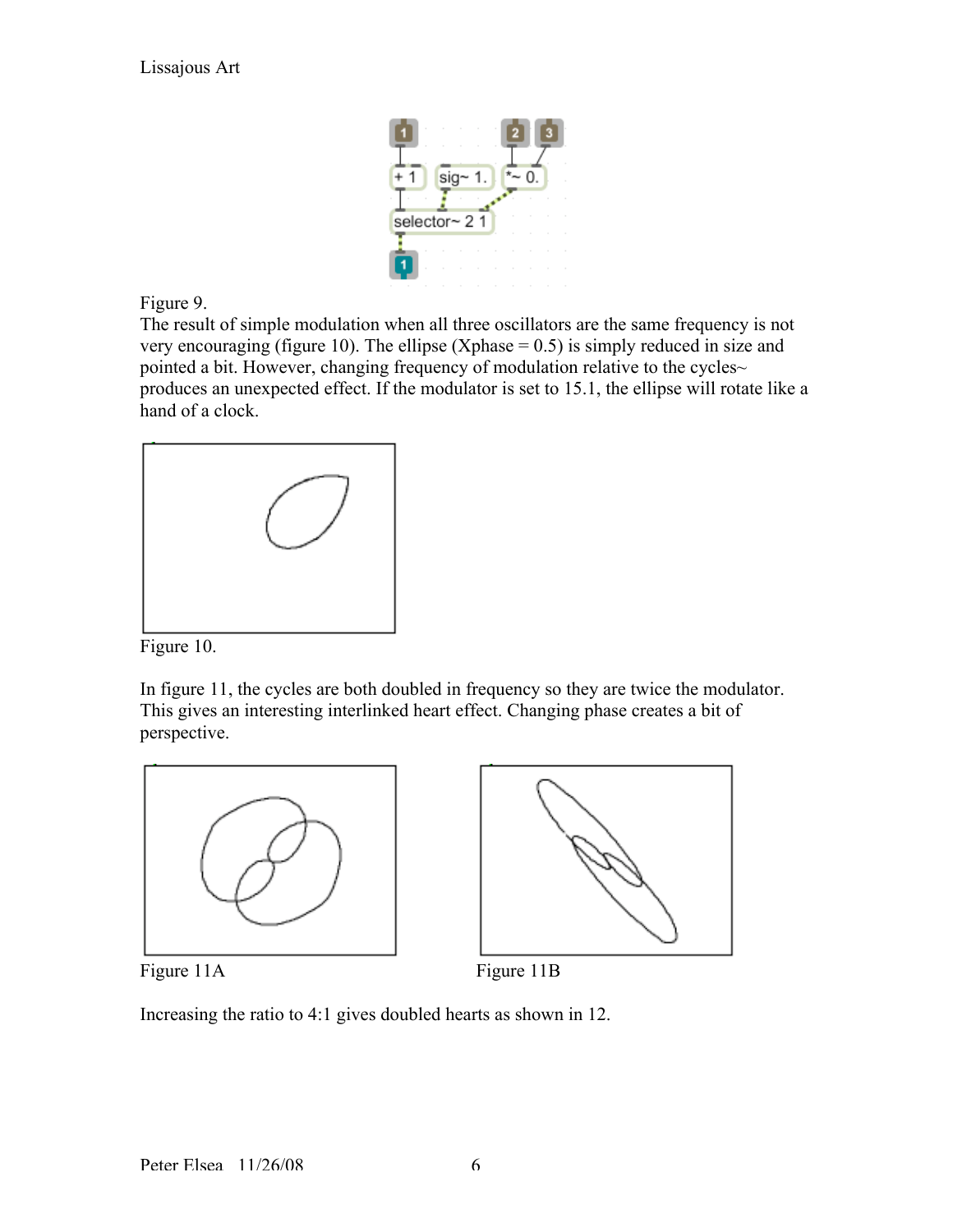





Again, changing phase creates some depth effect.







If you slightly detune the Y oscillator, you will see a complex evolution from one form to another.

Looking at higher orders, you can see suggestions of the forms of the harmonic ratios of X and Y we saw before stretched into new shapes by the modulator.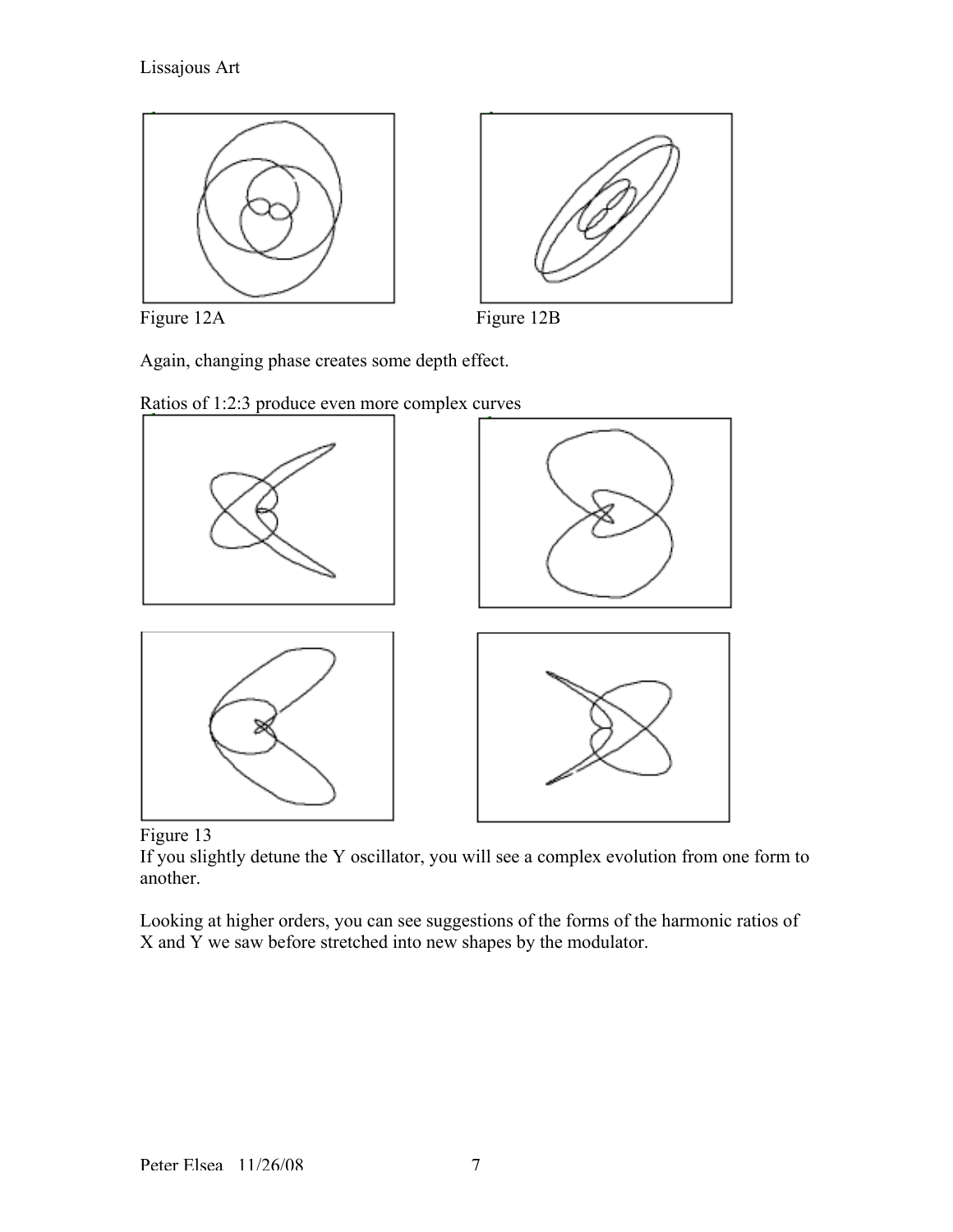

You really have to see these in motion to appreciate their complexity. Here are a pair of "multiple exposures" to show how they evolve:



All of these figure were done with equal modulation of the X and Y oscillator. Unevenly applied modulation gives variations on the theme: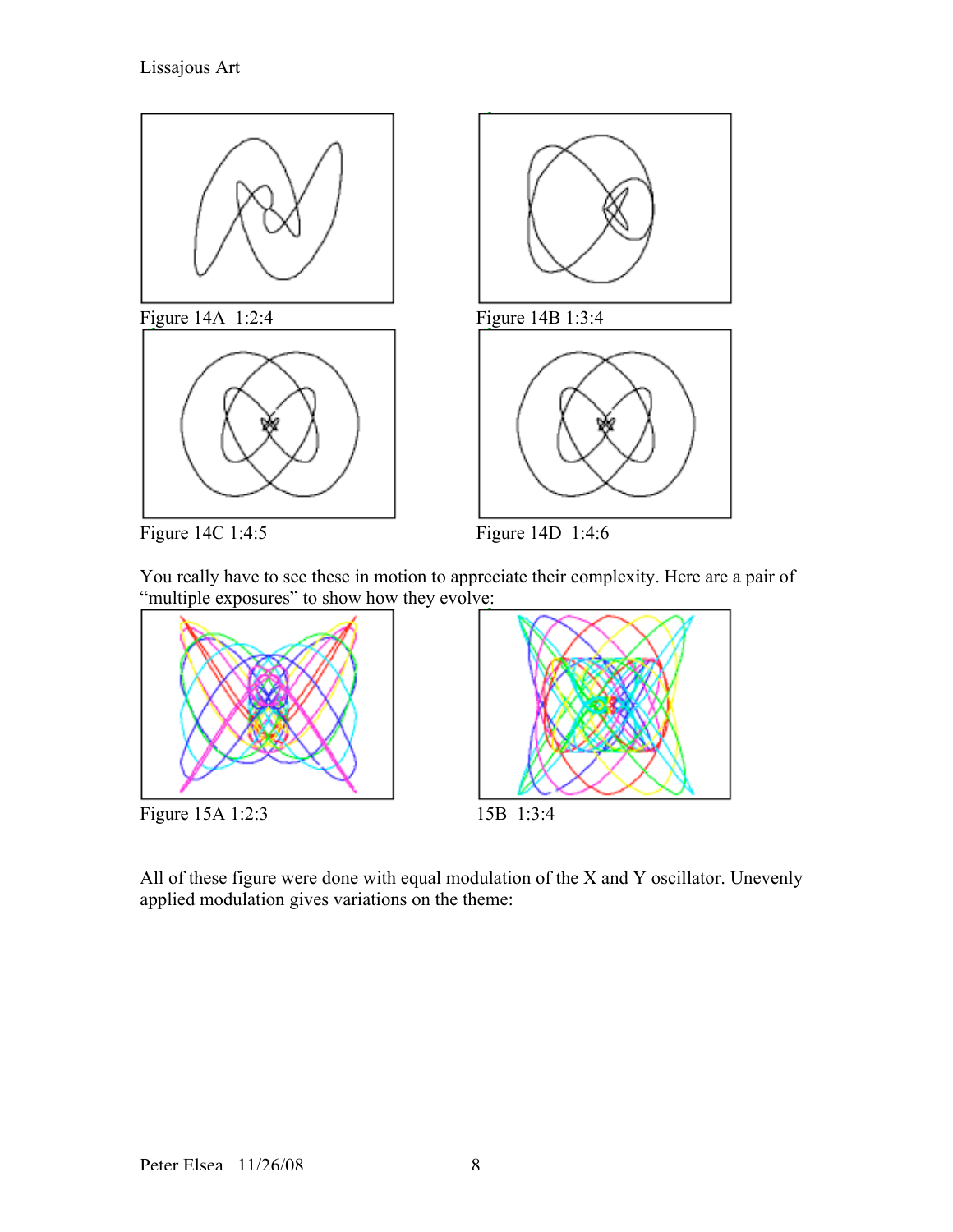

In example 16D the modulated Y is added to the unmodulated Y signal for smother control of asymmetry.

If we change the shape of the modulating waveform to a sawtooh (phasor~) we get a new family of curves, but have a problematic artifact to deal with.



Figure 17 1:3:3 Sawtooth modulation

The "flyback" of the sawtooth leaves an awkward straight line. (When this is done on an oscilloscope, the straight part is very thin and practically disappears.) To eliminate this we can modify the display patch to record the modulator in a 3rd channel of the jit.catch~, then detect the 0 point to blank the drawing by switching to the moveto command.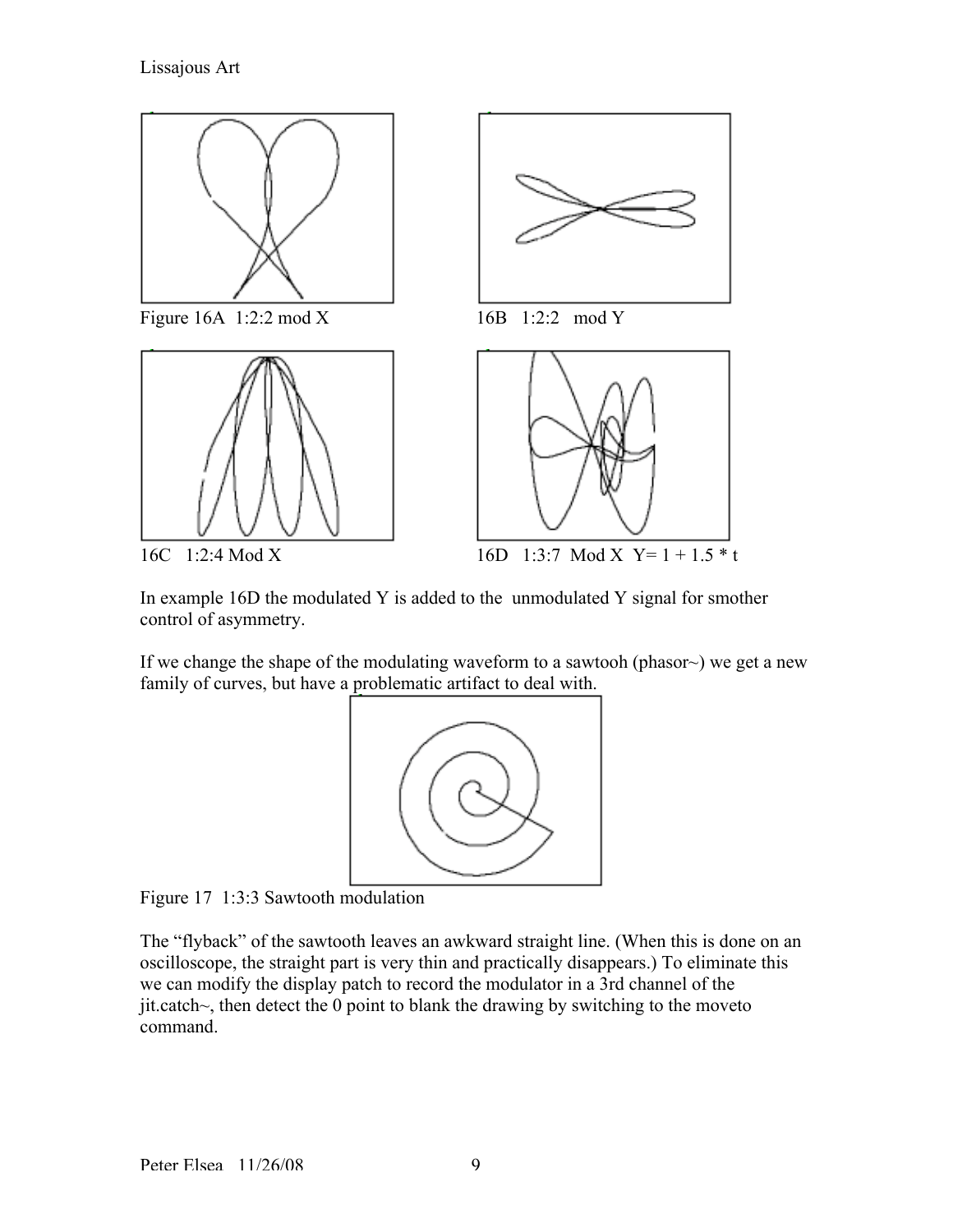



We will still see an occasional flicker of the line, but it's not objectionable. The curves from sawtooth modulation tend to be spirals:





Figure 19A 1:1:1 Figure 19B 1:2:2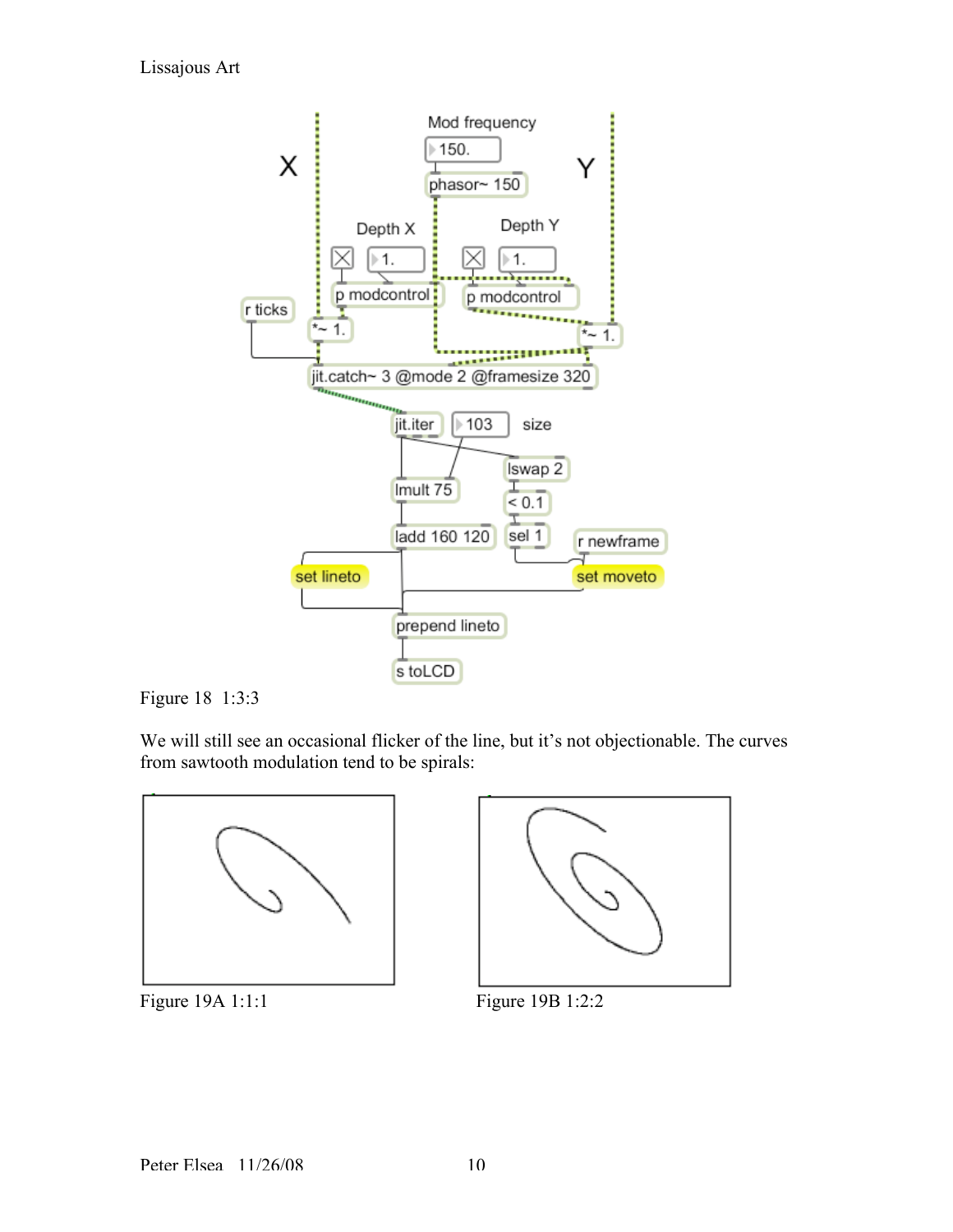



Figure 19E 1:3:4 Figure 19F 1:3:5



Figure 19C 1:2:3 Figure 19D 1:2:4

![](_page_10_Figure_7.jpeg)

![](_page_10_Figure_8.jpeg)

Again, slight detuning of Y gives a stately rotation. An even more amazing effect happens if you slightly detune the modulator—if its just a bit low relative to the X and Y, the spirals begin rotating, producing a sense of continual expansion or diminution.

One last trick: if small amount the modulating sawtooth is added to the X and Y signals (in addition to modulating them) There's a consistent deformation to the figure producing a definite 3-D effect. These last shots show some possibilities.

![](_page_10_Figure_11.jpeg)

Fig. 20A 1:10 :10 with saw added to  $X = 20B$  1:3:5 with saw added to Y

![](_page_10_Figure_13.jpeg)